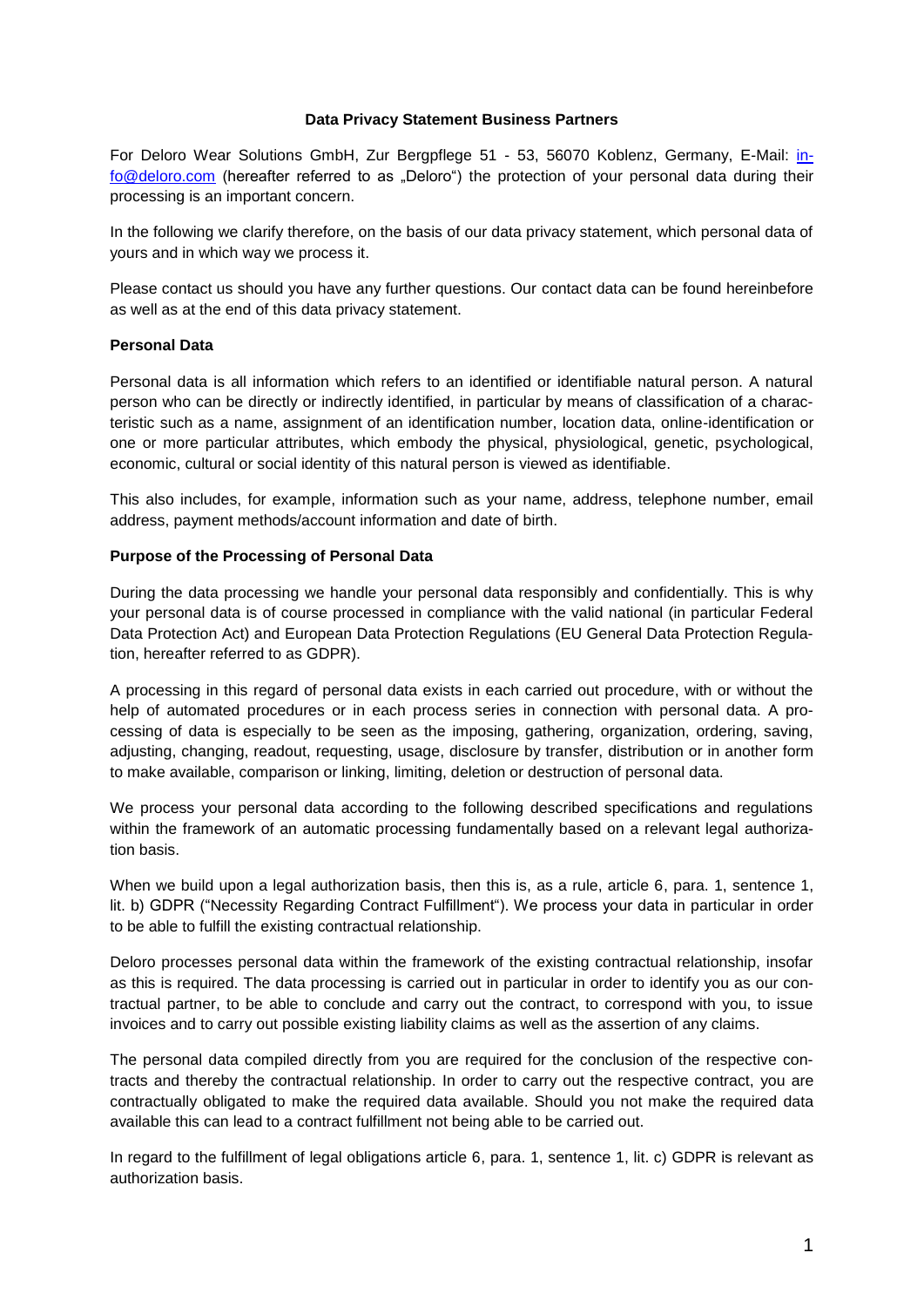Your personal data, when no legal authorization basis exists, shall be processed when you give your explicit consent, as per article 6, para. 1, sentence 1, lit. a) GDPR in conjunction with article 7 GDPR. Failure to provide this consent or revocation of consent leaves the possibility of regress on the legal authorization basis, in particular article 6, para. 1, sentence 1, lit. b) GDPR ("Necessity Regarding Contract Fulfillment"), article 6, para. 1, sentence 1, lit c) GDPR ("Legal Obligations") as well as article 6, para. 1, sentence 1, lit. f) GDPR ("Entitled Interest") in regard to the processing of data untouched. You have the chance to voluntarily submit your declaration of consent. The failure to provide consent or the revocation of consent does not put you at a disadvantage. You may, at any time, demand to see your consent and to revoke consent at any time via email or mail. The revocation of consent does not affect the admissibility of the processing up to the time of revocation. Our contact data can be found above and at the end of this data privacy statement.

An automatic decision making in individual cases including profiling as per article 22 GDPR does not take place.

The scope of the processing of your personal data shall be limited by the respective purposes described in this data privacy statement.

We, in part, use external service providers for the processing of your data. These have been carefully selected and commissioned by us, are bound to our instructions and are regularly monitored. The requirements set forth in article 28 GDPR are followed.

## **Duration of Data Processing**

The maximum period of time for the processing is dependent upon which purpose the data processing serves. The duration of storage complies with the time period needed to attain the aim of the processing.

The data is additionally stored for the fulfillment of legal requirements (for example commercial and tax law storage obligations as per §257 German Commercial Code, §147 German Tax Code) and there after deleted.

## **Recipients of Personal Data**

We transmit personal data to the specialist departments within Deloro insofar as this is necessary as well as to audit firms, tax consultant firms, law firms, banks, printers, postal service companies, shipping companies, officials (customs among others), insurance companies, credit assessment companies, IT service providers, debt collection agencies and data carrier disposal companies..

We commission processors which contribute to the fulfillment of our obligations. These processors are contractually obligated to adhere to the confidentiality as well as to adhere to the regulations of the GDPR, in particular those of article 28 of the GDPR and the Federal Data Protection Act.

## **Advertising**

Deloro intends to also process the data shared by you and the data compiled by us with an existing contractual relationship for advertising purposes. The legal basis for this is, in this case, article 6, para. 1, sentence 1, lit f) GDPR ("Entitled Interest"). Such an entitled interest is given according to recitals in GDPR in particular in regard to direct advertising (recital 47 sentence 7). Under the term direct advertising is understood the direct addressing of an enquirer by the provider, in this case by us, with the aim to facilitate the sale of products or services.

The advertising is carried out via mail, electronically (email), per text/video messaging or per telephone.

The requirements of § 7 Law Against Unfair Competition are naturally adhered to.